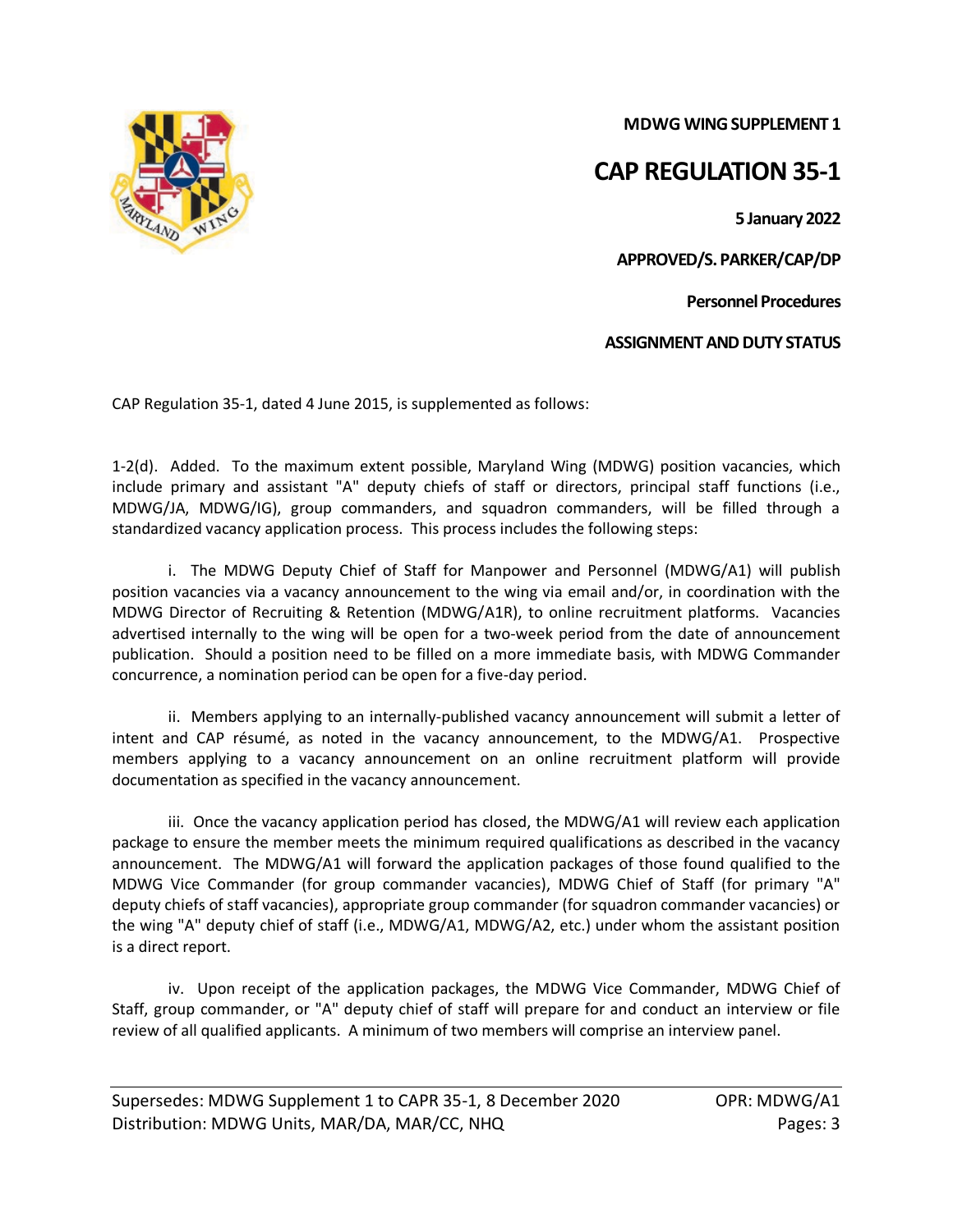v. Following the interview or file review, the selected candidate's name and qualifications will be presented to the MDWG Commander for final approval. If the duty assignment requires a transfer to the wing headquarters unit (MD-001), the Unit Membership Board will also consider the transfer.

vi. Once all approvals have been received, the MDWG/A1 will advise the candidate of their selection, with a formal request for acceptance of the assignment. Once the selectee accepts the assignment, the duty assignment will be made within e-Services, and if required, the member will be transferred to the wing headquarters unit (MD-001).

> WES LAPRE, Colonel, CAP Commander